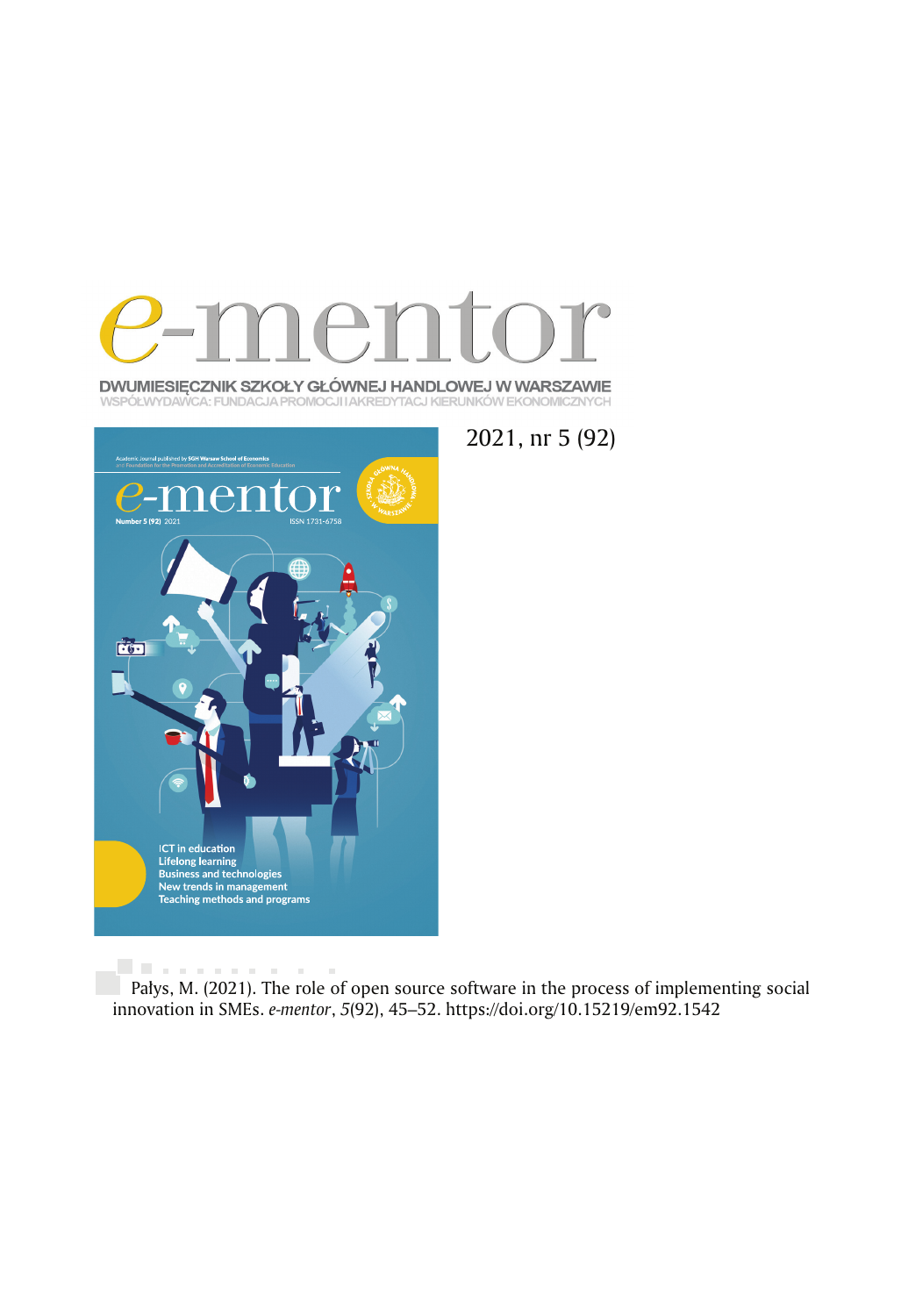

*Marcin Pałys*

# The role of open source software in the process of implementing social innovation in SMEs

#### **Abstract**

Nowadays, small and medium-sized enterprises (further SME) look for ways to overcome pressing social problems. An open-software-based application can be considered a powerful tool for this task, because of functionalities such as data management, BI operation, and efficient channels of communication. A review of literature shows that there is a shortage of studies concerning connections between usage of Free/Libre or Open Source Software (further FLOSS) and implementing Social Innovation (SI). The aim of this research is to investigate how the use of FLOSS relates to the ability of SMEs to implement SI. The author aims to underline key areas in which FLOSS supported implementation of SI. A set of recommendations for future initiatives is created based on the experience of successful implementation. Based on a review of literature, the author created a set of hypotheses which are validated by the in-depth surveys with three companies in the SME sector. The article structure is as follows: first the author presents literature findings concerning the subject, and next the areas of the model and survey answers. Finally, the author performs a critical review of the model, confirming that open software can stimulate the process of developing social innovation in SMEs, especially in cost reduction, flexibility, and community support.

**Keywords:** social innovation in SMEs, FLOSS, social application, software-based solutions, innovation

# Introduction

Nowadays, *social innovation* is a term gaining more and more recognition, especially in the SME sector, which often operates more locally Business proprietors have a personal connection with their clients, employees, and social surroundings and, for this reason, pressing problems such as wastage of food, exclusion or discrimination are more visible to them (Begonia et al., 2016). Fulfilling these issues can present a great value (Prahalad et al., 2009). Moreover, managerial staff can presumably become the benefactor of the innovation they introduced (Graddy-Reed & Feldman, 2015). To meet recognized social needs, SMEs are turning to software solutions with functionalities that give them stable communication channels, adequate data management, or broad business intelligence operations (Bhatt et al., 2016). There is a shortage of research papers on this issue, especially in the view of SMEs. The aim of this paper is to fill that research gap and to investigate how the use of Free/Libre Open Software Solution (further FLOSS) relates to the ability to implement Social Innovation (SI) by Small and Medium Enterprises (further SMEs). The research focuses on an application developed by SMEs that meets social needs and which can also support itself financially. The author performed a set of in-depth queries to identify the key areas of benefits from FLOSS usage (cost reduction, safety, flexibility) and expand knowledge about their impact on the process of implementing SI. The research findings might play an interesting role in operation of SMEs, underlining the importance of a FLOSS-based code in the process of implementing SI. The research gathers benefits and drawbacks of FLOSS, from other areas, underlined in the work of other researchers, and tests the applicability and compliance in SMEs. What is more, broader knowledge of the FLOSS application in these circumstances (SMEs implementing SI), provides tools for simple problem-solving for enterprises, which may not be aware of existing possibilities.

Marcin Pałys, University of Economics in Katowice, Poland, **D**http://orcid.org/0000-0002-9740-5068

. . . . . . . . .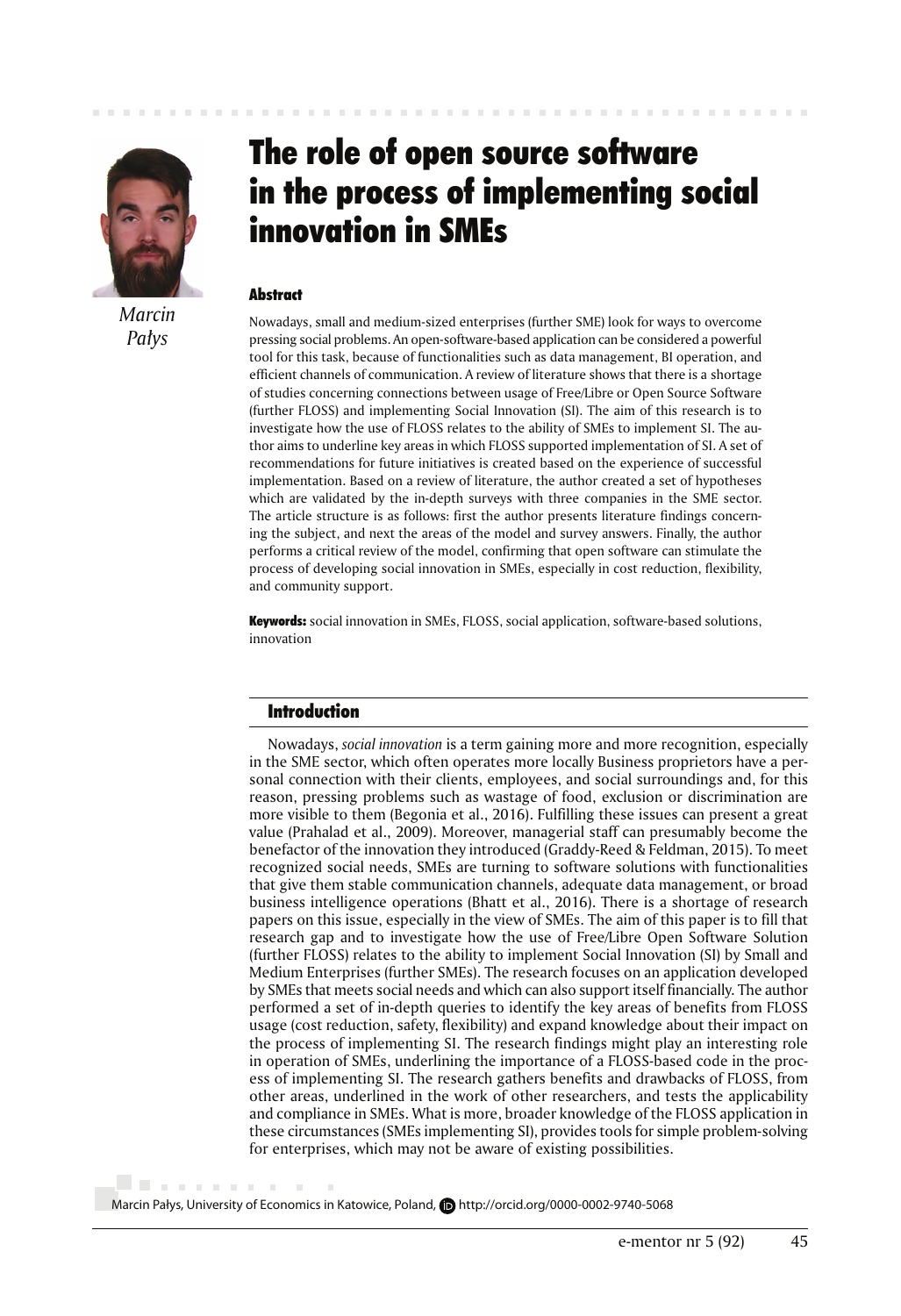**CONTRACTOR** 

#### Review of the literature

#### Social innovations

. . . . . . . .

OECD research published in 2007 stated that the ability to introduce innovation would be the main source of competitive advantage for enterprises in the following decades (OECD, 2007). Nowadays it is hard not to agree with this research. Innovations play an important role in driving the economy and stimulating the growth of contemporary markets. Research shows that intensified economic activity also creates a potential for creating innovation thus far stimulating the growth of the global economy (Galindo-Martin & Méndez-Picazo, 2014). In theory, the development of enterprises through innovation should make societies wealthier and fulfil their needs. However, the nature of challenges that European countries are facing today is hardly conquered with innovations in their traditional form1 (Howaldt & Schwarz, 2010). Solving problems such as corruption, food wastage, or overpopulation are rarely part of traditional business model enterprises (Bund et al., 2013). In addition, many government organizations lack necessary instruments and resources to overcome social challenges of this kind. The fact that these problems are difficult to tackle does not make them invisible for societies and organizations. It is possible to identify a shift in values towards a sustainable way of living, and thus far actions taken to resolve social problems are in great demand. A new type of innovation is needed, focused on dealing with challenges that are considered important but are not perceived in conceptualizing traditional innovation. The term used to describe this type of action is *social innovation* (Prahalad et al., 2009).

The concept of social innovation (SI) resolves around "creating new solutions (products, services, models, markets, processes etc.) that simultaneously meet a social need (more effectively than existing solutions) and lead to new or improved capabilities and relationships and/or better use of assets and resources" (Bund et al,, 2013). This definition highlights several key characteristics of SI. The most important one is basing the meaning of innovation on a social need that has to be fulfilled. Usually, they relate to economic development or health and education of excluded social groups (Datta & Ishaswini, 2011). Moreover, the aspect of the novelty of the solution is underlined, binding the term social innovation with a traditional view of innovations. The aspect of better usage of resources and assets leading to lack of waste and encouragement to seek potential in items seemingly useless is also considered meaningful. Another definition formulated by the European Commission

underlines the fact that SI may be introduced by various actors. The European Commission (2013) defines social innovation as

> a new response to pressing social demands, which affect the process of social interactions. (…). They are innovations that are not only good for society but also enhance individuals' capacity to act. They rely on the inventiveness of citizens, civil society organizations, local communities, businesses, and public servants and services. (p. 7)

What this means is that social innovation is often introduced by smaller entities (SMEs), having better knowledge of social problems around them and more capabilities to stimulate other members of the group to act accordingly.

The term *SI* is gaining a lot of attention as a supposed tool to resolve crucial social problems and formulate a response to challenges that either way could not be addressed. SI are considered to stimulate connection between society actors, create new a solution, and therefore promote reforms (Hubert, 2010; Moulaert & Mehmood, 2011). However, according to the International Telecommunication Union (ITU), a key factor in solving a modern social problem is access to the means of transmitting information – proper infrastructure which allows connection of social actors and provides a platform for actions (International Telecommunication Union, 2013). Entities search for a free to use, easy to develop and cheaply maintained application that could transfer information necessary to implement SI. The idea of Free/Libre or Open Source Software (further FLOSS) and the ethos connected with it seems to adhere to those needs.

#### **FLOSS**

For software to provide value for an organization, it is necessary to provide an opportunity to achieve goals, reduce the operational cost or improve efficiency (Weerawarana & Weeratunga, 2004). Software consists of set of instructions for hardware on how to perform an envisaged task, to fulfill assumed functions. Nowadays, software is a part of almost every product and service, such as cars, electronics, consumables, etc. Moreover, software solutions are a basis for an organization's day-to-day operation, supporting processes of management, information exchange and decision-making (Lippoldt & Stryszowski, 2009).

FLOSS is an umbrella term for a set of software created and released in a particular way<sup>2</sup>. Unlike propri-

li il stato di st

<sup>1</sup> Innovation is defined by Schumpter as launch of a new product or a new species of an already known product, application of new methods of production or sales of a product (not yet proven in the industry), opening of a new market (the market for which a branch of the industry was not yet represented), acquiring of new sources of supply of raw materials or semi-finished goods, or creating new industry structure such as the creation or destruction of a monopoly (Shumpeter, 1934).

<sup>&</sup>lt;sup>2</sup> There is a difference between free and open software (Kelty, 2008), but for the sake of clarity for this article, the author decided to use a term comprising both of these types of software.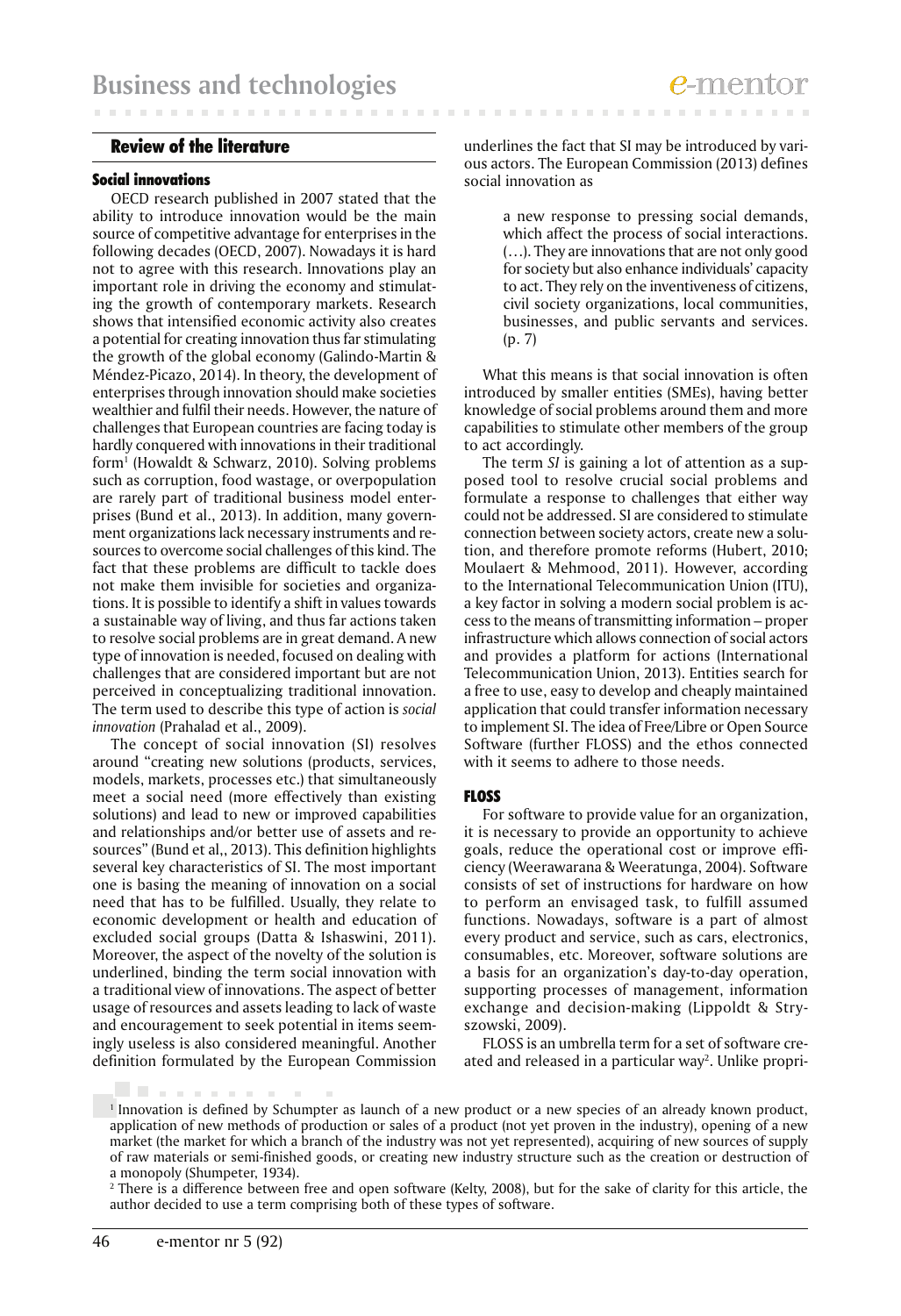etary software, a developer using FLOSS benefits from four freedoms (Stallman, 2002). The freedom to:

- run the program for any purpose,
- study how the program works and change it – access the source code,
- redistribute copies,
- distribute copies of modified versions.

A FLOSS solution can be developed in the same way as standard software, but in most cases it is produced by teams of unstructured developers working together in organizationally and geographically distant environments (Lee & Cole, 2003). This community-based development process can consist of professionals paid to work on a particular FLOSS solution, freelancers – enthusiasts contributing to society, or students learning how to develop software and sharing their code (Lakhani & Wolf, 2003). In some cases, an organization can become a leader and set a direction for development of a particular solution (Fitzgerald, 2006), but many projects are conducted with no management structure. Expanding of FLOSS software led to creation of specialized platforms such as GitHub or SourceForge which are used for storing code, organizing projects, and sharing effects with the wider community (Henkel, 2006). Because of its nature, FLOSS can be defined as a "privately-produced public good" (O'Mahony, 2003).

Nowadays, FLOSS is a mainstream way of developing software rather than an academic curiosity. A number of active FLOSS projects are estimated in thousands and many broadly used programs benefits from it (Chrzanowski & Zawada, 2018). Among the most recognized is the Linux operating system Apache Web Server, many users applications (Mozilla Firefox, Open Office), web-building frameworks (WordPress), programming languages compliers, and integrated development environments (Atom, PyCharm) or enterprise systems (openCRX).

FLOSS has several benefits for an organization, which are distinguished from usage of closed-source software. Firstly, with open communities, software can be easier and cheaper to develop, because an organization can use premade pieces of code (named *libraries*) and create the program that is needed. The open sourced nature of FLOSS means that software can be reconstructed and adjusted to an organization's expectation. Therefore, developers working with FLOSS can react faster to changing environmental factors (such as market demand) and software is more capable of being regenerated (Yildrim & Ansal, 2011). This characteristic means that costs can be cut significantly and improves flexibility of operation. Secondly, developing with FLOSS is easier because vast communities often offer support and advice for developers. Many FLOSS projects include message boards and a mailing list, where authors can ask for a solution to a problem, debugging, or testing of their software (Fuggetta, 2003). Moreover, often, the FLOSS code is available for scrutiny to more developers, and thus is more secure. Security vulnerabilities are identified quicker and could be removed faster.

Additionally, because of the open source nature of the solution, an organization can gain an insight into the program and adjust its security policies (Payne, 2002). FLOSS can also serve as a tool stimulating education and research. The cost of obtaining, installation and maintenance is often very low, and in some cases there is no cost, and because of that an organization can support software used solely for educating its members or benefactors or for conducting experiments and developing new software (Lakhani & Wolf 2003).

Using FLOSS has a variety of benefits, beginning with a possibility of cost reduction, more flexibility, and a higher level of security. Moreover, open sourced communities, emerging around FLOSS, grant developers a platform to learn and receive answers for their questions and problems. As stated previously, their purpose is not always to achieve financial success but often to fulfill a social need. To test this theory, the author conducted a series of interviews with three SMEs creating social innovation and asked them about the usage of FLOSS. The methodology and results are presented in the next paragraph.

# Methodology

The aim of this research is to investigate how the use of FLOSS relates to the ability of SMEs to implement SI. The author aims to underline key areas in which FLOSS has supported implementation of SI. A set of recommendations for future initiatives is created based on the experience of successful implementation. An in-depth survey was picked as a validation method because the topic of connections between usage of FLOSS and there has been little research into the ability of SMEs to implement SI. Therefore, broad, qualitative research is needed. Organizations for the survey were chosen based on the impact of SI implementation and relevance to the research topic. All the research attendees created applications which were the driver of SI. Surveys were conducted via the online communication platform Google Meet. Each interview was filmed and saved on the university server. Meetings took place from 20th August to 7th September. Each meeting lasted around 45 minutes. After the interviews, data was analyzed regarding other literature findings by the author. After a review, conclusions were drawn for the paper.

Based on a literature review the following research questions were posed:

- 1. What was the driver of the social need that led to introduction of SI?
- 2. Did the use of open software lead to cost reduction of the applications?
- 3. Was FLOSS flexible?
- 4. Is the application more secure due to using open software?
- 5. Did the FLOSS community help in overcoming problems at the application development stage?

The questions presented above were asked in three SMEs responsible for introducing SI. Every company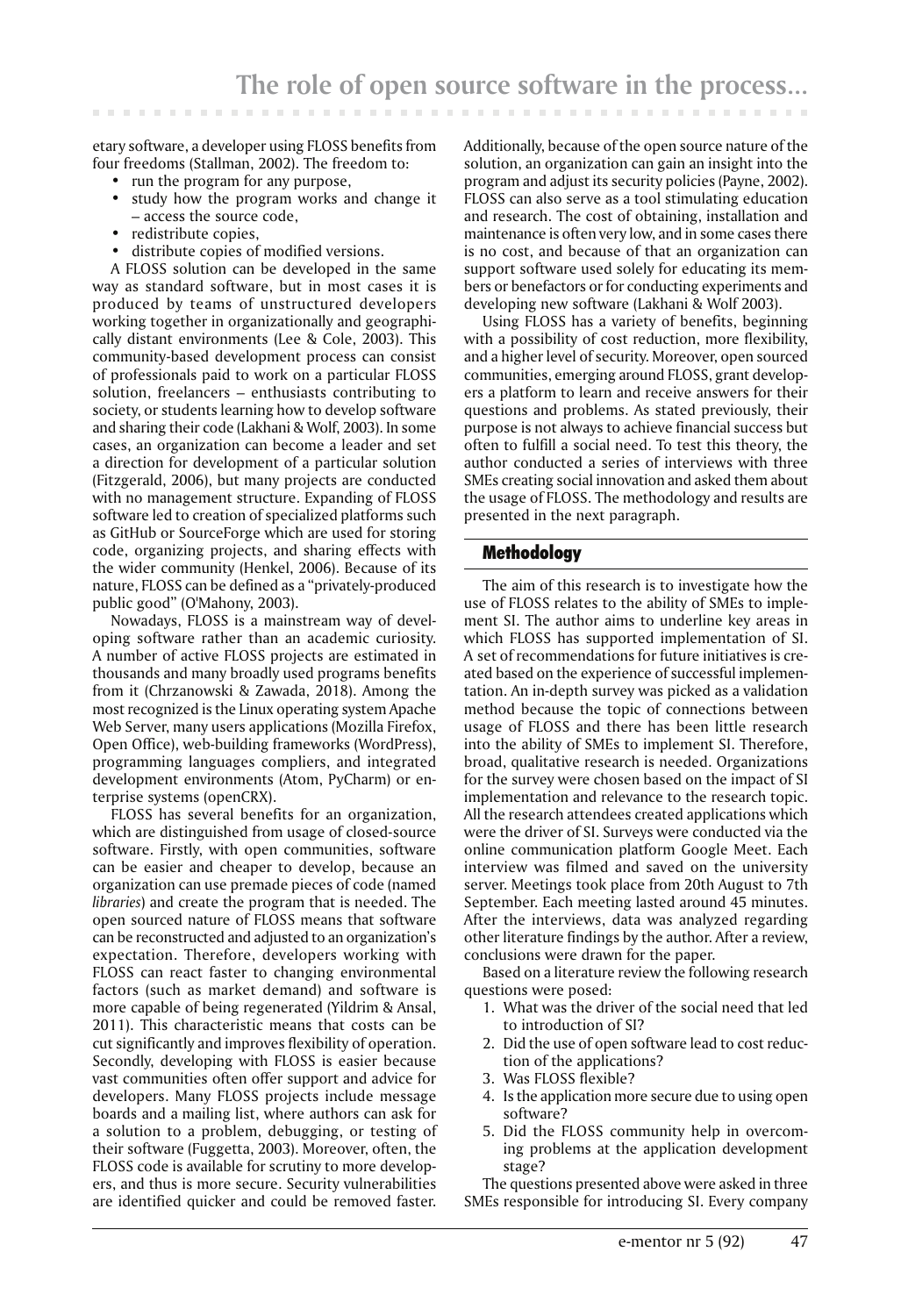delegated one key employee to answer the research questions. The companies were as follows:

- **Cozato** (platform A) an application dedicated to the ecological trend "zero waste" and barter exchange among neighbors. The main goal of platform A is to promote reusage of goods and allow members of a social group to help each other and combat poverty. This is achieved by creating a platform on which people can submit offers of old, unused items which can be bartered or given to a person in need. Items can also be sold for a small amount of money. Unlike other solutions, which allow barter trading (Facebook groups, olx.pl), platform A is a platform designed only for this purpose and thus is much more developed, with functionalities supporting the operation (more flexible search engine or segregation and validation of offers). Software is a key factor in this SI because it is responsible for maintaining the platform, gathering, and structuring data, BI processes, and displaying the user interface. The software used in this project was the frameworks NextJs and Django. The software was created by people with professional experience in software development.
- **Zagadkowy.pl** (platform B) an initiative which emerged during the COVID-19 pandemic. The company implementing the platform Zagadkowy.pl is the Silesian company Cudotwórnia, operating in the entertainment sector, focusing mainly on creating city games, questings<sup>3</sup> and escape rooms. Because of sanitary restrictions in Poland, it was impossible to conduct activities which were a common practice of integration among members of a social group or employers of a company. To support the needs of its clients, Cudotwórnia created platform B, a platform which consists of several online city games and escape rooms. The games use images, videos, sounds, and Google Maps to recreate situations and mechanics of a real-life event. Participants can take part in social activities in their homes, adhering to sanitary rules. Platform B addresses the need for social interaction, prevents alienation, and provides secure entertainment in times of a pandemic. It is especially important for people in quarantine. In this project, software is used to maintain the platform B website, maintain the payment system, analyze data, and store multimedia. Cudotwórnia uses the WordPress framework for its platform. Creation of the site was outsourced to a third party and then the company began to maintain and adjust platform B to their needs. The software was created by people without professional experience in software development.
- **Makeabetterplace.com** (platform C)a platform inspired by the Georgian concept of social bars – places serving the purpose of stimulating creativity, innovation, and entrepreneurship among citizens. The main idea behind platform C is to connect people locally and support their bottom – up initiatives, by providing g them with a space for organizing meetings, testing business ideas, and finding specialists for their projects. The platform aims at strengthening relations between members of local groups and encouraging them to fulfill social and commercial needs. The main purpose of using software in this initiative is to store and analyze data, provide a way of communication, and unify access to information. The software used in this project is original software named GROT, with some addons based on FLOSS solutions. The software was created by people with professional experience in software development.

# Findings

**CONTRACTOR** 

In the section below, the author presents the gathered answers to research questions and the conclusion drawn from them:

• **What was the driver of the social need that led to introduction of SI?** – in all the cases, the presented social need was observed by the entity and the will to solve social problems was the main drive behind introducing SI. Enterprises were looking for a way to capitalize on fulfilling a social need, creating a sustainable solution. The developer of platform C states:

> We have the human-factor-focus principle, in which we design systems (existing architecture) with people's needs and not with developers playing Chinese whispers (requirements team, substantive design team, architecture team, programming team, test team) and finally the client asks why they built something other than that expected.

 Analyzing the answers to the question, it is worth underlining that SMEs, because of the smaller scale on which they operate, are a vital part of a society, well connected with other entities. The existence of social need is known to entrepreneurs; they are willing to find a solution. With appropriate technology, SMEs could implement a SI. Therefore, to stimulate the process of introduction of SI by SMEs, entrepreneurs need to be educated and presented with technologies able to uphold their ideas.

. . . . . . . . . . . .

<sup>3</sup> Questing is a type of geocaching activity. Participants, in small groups search for a particular item or place in the city. Most often a GPS device is used to support the group.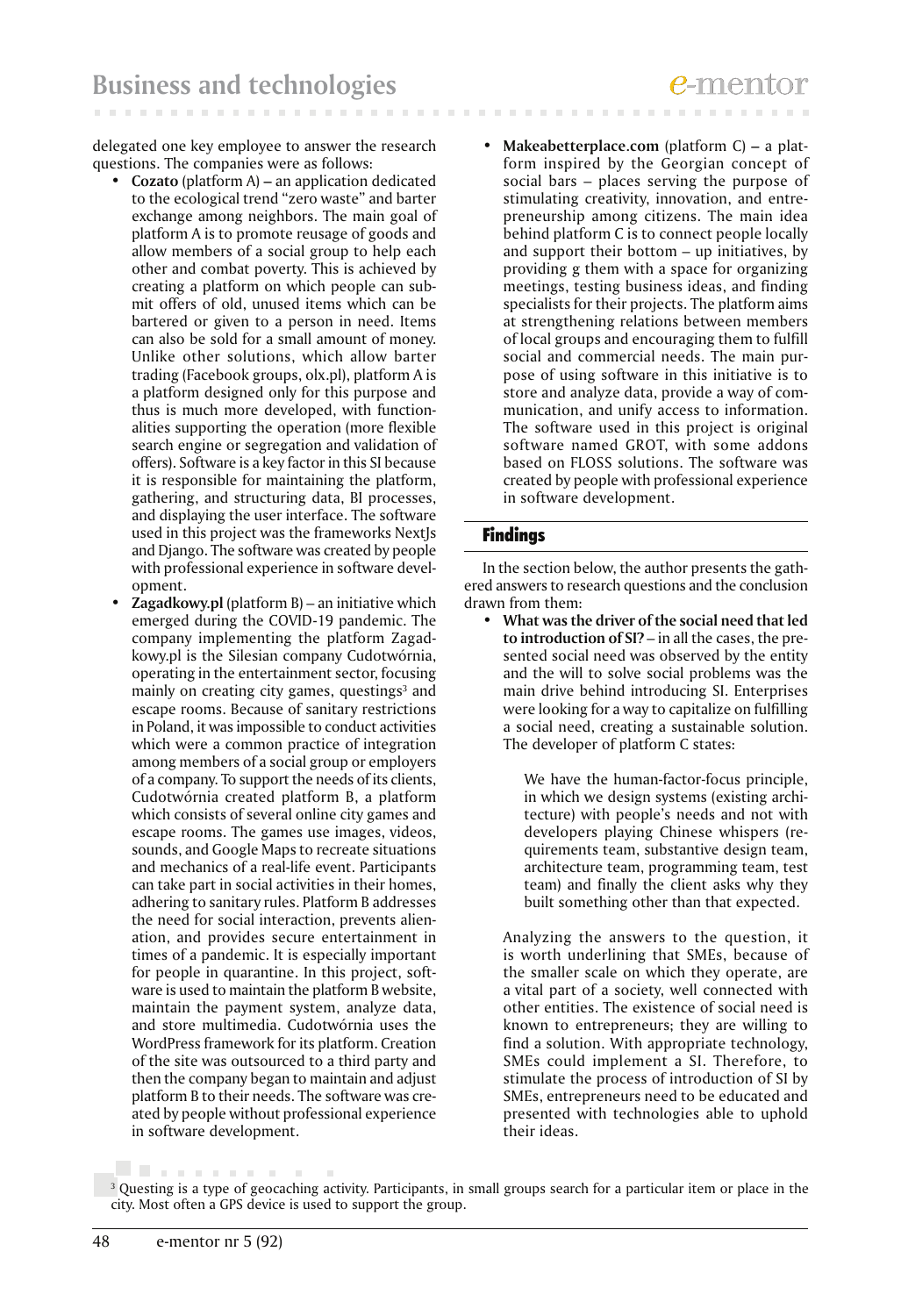• **Did the use of open software lead to cost reduction of the applications?** – owners of platform A state that thanks to FLOSS it was possible to significantly cut the cost of their platform, mainly by cutting the working hours of developers, because of usage of premade software libraries to fulfill their needs for functionalities. Moreover, platform A could cut the testing time, therefore lowering the cost even more. According to owners of platform B, cost reduction was also significant because without FLOSS not only the writing of the code, but also maintaining the code would have been outsourced. Also, the prices of third-party services concerning known frameworks are lower than the price of implementing closed software. The owner of platform B states:

> Using closed software would generate enormous costs for our company. We checked it and we priced it, but in an era when everyone was tightening their belts, especially our clients, and especially us, it was not possible to build something from scratch. I think it would be reinventing the wheel, creating functionalities that already exist and are present on the market.

 Company C used their own developed technology GROT for platform C because in their view using FLOSS would increase the cost. Developers would have to learn a new coding language or use a tool in which they are not proficient. Because of their expertise in GROT, it was beneficial to use a closed-software solution. However, they decided to add FLOSS addons to speed up the development of chosen functionalities (such as reading QR codes or gaining access to fast-rotating government data). Moreover, the developers of platform C realize that due to the need of creation of an online shop or banking functionalities their GROT language would not succeed because of malfunction possibilities and the costly process of testing. Hypothesis two was confirmed.

 It is certain that FLOSS can reduce costs on two levels. According to the answers from platforms A and C, FLOSS enables the number of developers to be cut and testers' working hours to be cut using the premade code. What is more, FLOSS offers a solution for most common functionalities of an app, allowing developers to concentrate on more complicated issues during the development process. According to platform B, FLOSS usage leads to minimization of outsourcing and use of in-house resources, reducing costs. Creating many features of app B would not be possible or would have been outsourced without FLOSS. On the contrary, the usage of FLOSS could lead to increased costs if developers have to learn a new coding tool

instead of using the known solution. Therefore, the cost benefits of implementing FLOSS may vary depending on the knowledge of the developers and their ability to learn new skills.

• **Was FLOSS flexible?** – platform A owners perceived their FLOSS solution as a flexible one but only if the developers had enough expertise to adjust the framework to their needs. In project A this could be accomplished but platform A states that when picking a framework, it is often the case of the amount of learning in relation to the generated value. Moreover, they point out that many functionalities are similar across platforms so they could use software libraries prepared by other FLOSS community members. Developers of platform A state:

> The FLOSS we chose turned out to be flexible because we gained experience in it. The team had a lot of experience in React, but we chose Next for technological reasons. This led to some problems in the beginning, when we had to understand the software a bit, but in the end it turned out that choosing this FLOSS was a plus, but it definitely took some time.

 Developers of platform B underline that their framework consists of a vast number of addons ready for use without modification, which fulfilled their need for functionalities, and FLOSS made it easy to change the platform while it was already operational and adjust it to the needs of clients. The platform had basic functionalities which were already covered by the framework. In platform C, the developers perceived the FLOSS solution as flexible for the small task it was responsible for, but would not decide to transform the project entirely into FLOSS, because the GROT language was perceived as more suitable for their needs. Hypothesis three was confirmed.

 FLOSS flexibility is based mostly on the type of the framework of FLOSS and the expertise of the developers. Moreover, it is important to highlight two characteristics of a framework: the spectrum of functionalities and the ease of adjustability. The framework used by platform B is to be considered narrower in spite of functionalities, but even an unskilled developer can quickly adjust the platform to the needs of the client. On the other hand, frameworks used by platform A are to be considered broad in functionalities but proper usage and adjusting requires appropriate knowledge of the developer. Companies like C, already using a custom-made solution, may perceive FLOSS as inflexible because the smaller frameworks do not have the required functionalities, and broader frameworks require too much learning time.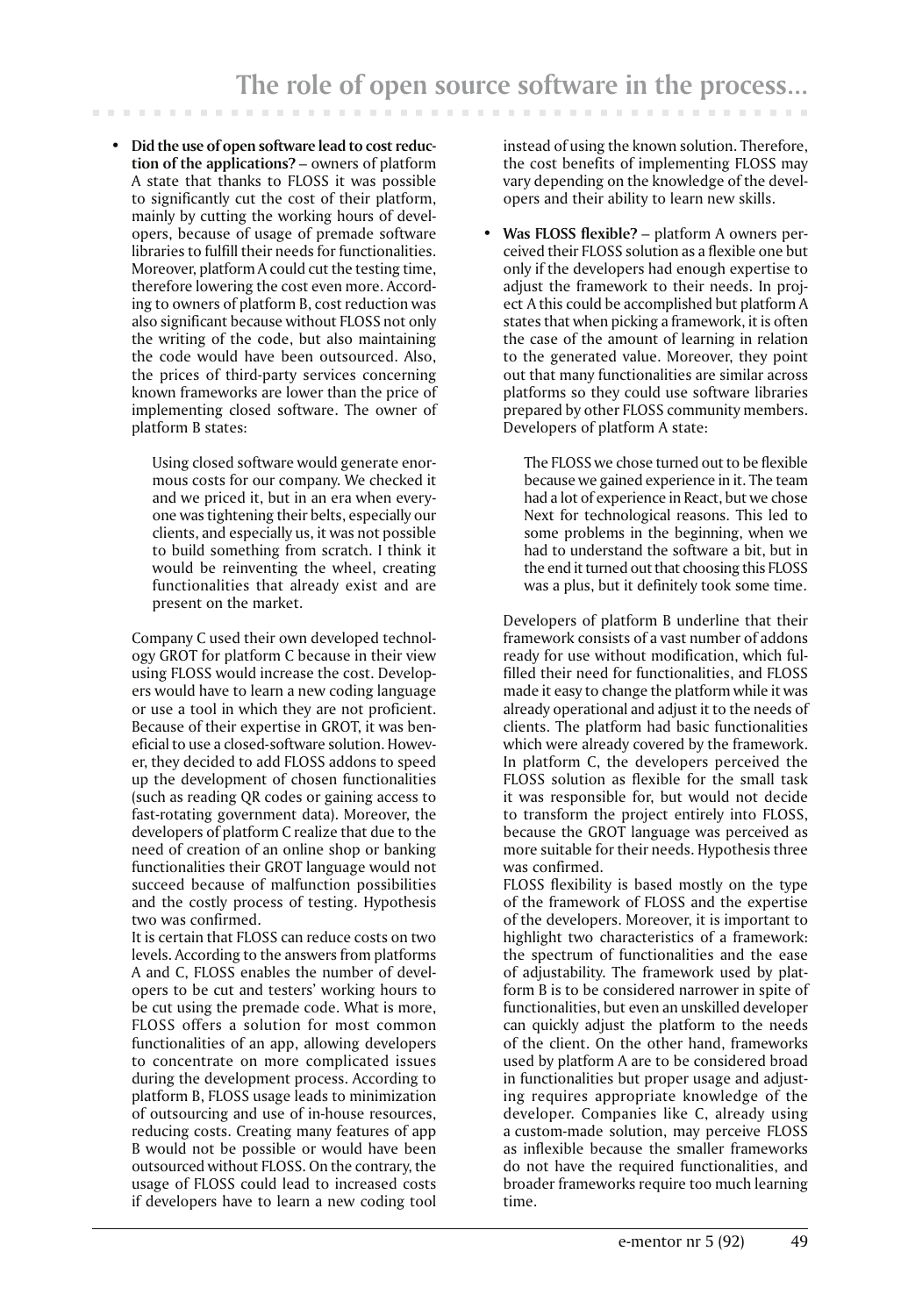• **Is the application more secure due to using open software?** – developers of platform A state that in their view FLOSS provides a high level of security because of constant testing and regular updates from the community. The work of many developers translates into a regularly updated base of exploits and malfunctions. Potential threats are noticed faster, and many entities are working on preventing them doing damage. The owners of platform B underline that FLOSS made their platform much more secure than they ever could with their lack of specialized knowledge. The developers of platform C state that because of using an unknown to vast community software their platform is more secure, because hostile entities do not have access to GROT specifications to prepare an attack, and it would cost a lot of resources to create malware which would be dangerous to their platform. On the other hand, the security of platform C depends only on its developers and their expertise. Hypothesis five was confirmed.

 The case of software security plays an important role in the development of software-based SI. Because of the lack of knowledge in this area, enterprises like to outsource the issue and mimic that act using FLOSS. Many entities work on the safety of the software and entrepreneurs are benefactors of the process without the need to pay for it. What is more, the safety of the solution is in all its users' interest, so the community contributes to the process willingly and eagerly to make their future projects more secure. On the other hand, a custom-made solution might not be in the scope of most common attacks thus far providing a higher level of security, but it requires a certain amount of knowledge in software security to make this kind of solution secure. Furthermore, a targeted attack, focused on breaching a particular platform, can still be dangerous for custom software.

• **Did the FLOSS community help in overcoming problems at the application development stage?** – during the process of creating platforms A and B, community support was beneficial for the project. Developers solved several problems with the support of a local coding group, internet forums or FLOSS documentation. Moreover, developers could discuss the functionalities of their platform with users of this technology, asking for advice. The developers state: "It's hard to program without Stack overflow<sup>4</sup> and, in addition to official documentation, there is often salvation in finding out that someone has had a problem like ours and it was solved." Support concerning premade addons was beneficial for them. Platform C creators could hardly consult other entities on their problems, and relied

mainly on company developers. Hypothesis six was confirmed.

 Based on the answer to this question, it is possible to highlight the two types of community support an entrepreneur could benefit from. One is passive support acquired through documentation and internet activity of other developers (blogs, fora, threads on stack overflow). This provides a deeper insight into the functioning of the FLOSS and basic problem solution. For a more complicated issue, developers seek guidance in active support – consulting the community about a particular issue/functionality in their application. This kind of support demands a developer to be an active community member, participating in knowledge trading.

# Discussion

*<u>P.O. B. A. B. A. B.</u>* 

The presented studies are viably important on the spectrum of other FLOSS oriented papers. There are no studies in literature of a similar approach (FLOSSbased Social Innovation in SMEs) therefore the author focused on findings concerning general usage of FLOSS and searched for common ground and new findings. According to Borzaga and Bodini (2014), successful implementation of software depends to a great extent on the understanding of the complexity of the problem being solved by it. The findings of the study correspond to that approach, claiming that the drive for introducing SI in researched SMEs was the social need observed in the company's immediate surroundings. SMEs are implementing social innovation because they see the social need in their surroundings – among their family, friends, employees, or other social groups – and understand it well. Software functionalities also provided companies with more possibilities to conduct their operations and fulfill social needs. In the area of cost and flexibility, it is a common theory that FLOSS allows for a significant cut in expenses because of usage of predeveloped frameworks/libraries which are free for exploitation (Ågerfalk & Fitzgerald, 2008; Kilamo et al., 2012; Reed et al., 2012). Moreover, flexibility of the solution does not have to be limited. Research responders agree with the theory that using FLOSS for standardized, small functionalities translates into time and cost reduction but, in some cases, developing a solution using self-written code can be more efficient and adhere to the user needs better. It depends on the level of professional expertise of the staff of the company. Based the example of makeabetterplace. com, it is possible to underline that if a company has a skilled developer focused on developing self-written technology, it is not efficient to use FLOSS because of the time and effort which must be put into learning a new technology. On the other hand, as the example of Zagadkowy.pl and Cozato proves, FLOSS can lower

4 Stack overflow – a social networking site where programmers can ask questions about software development.

. . . . . . . . . .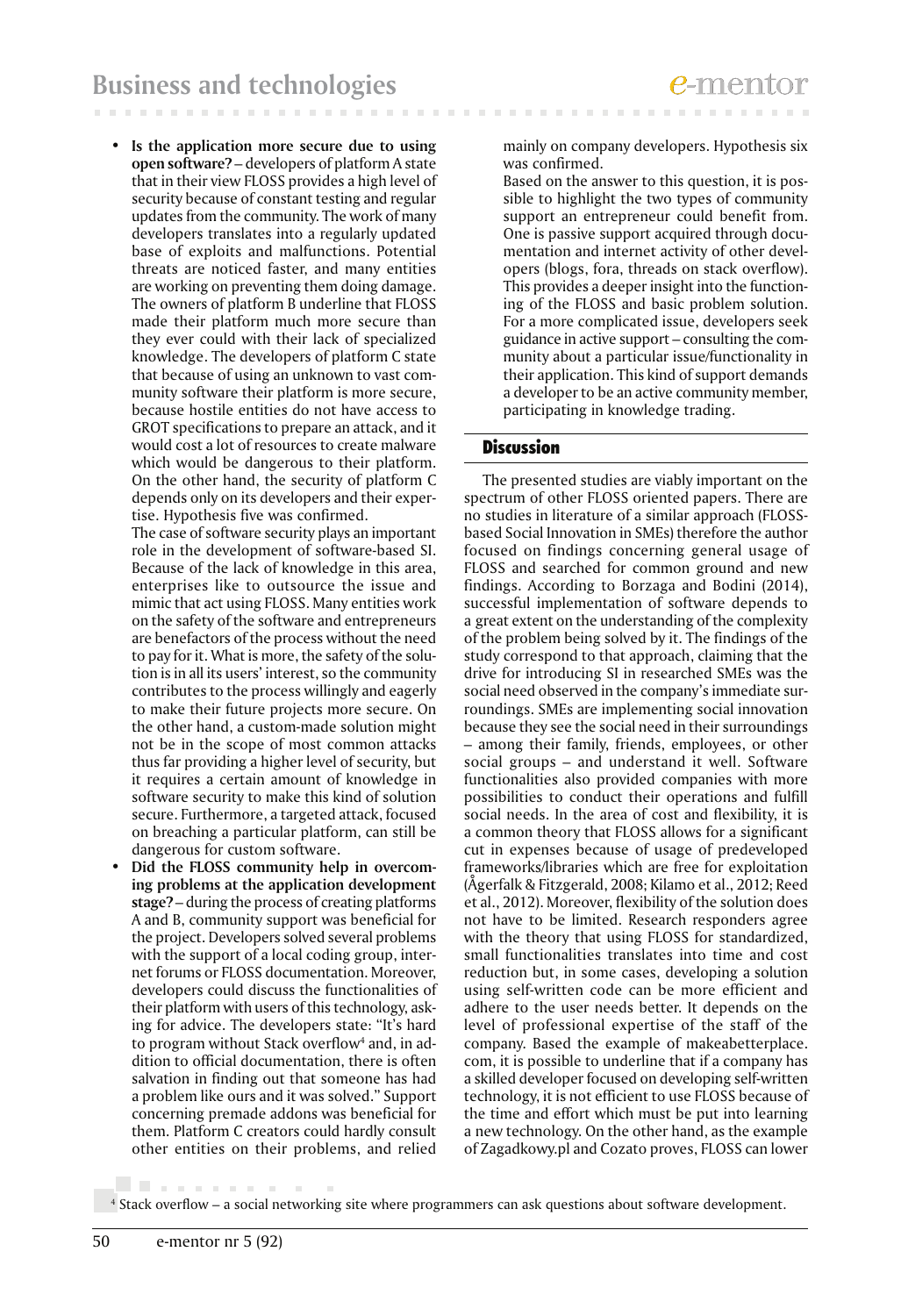the cost of a project significantly without limiting its functionality. According to other research, FLOSS solutions are considered safer than closed-software solutions. Exploit and bugs are more likely to be noticed and are fixed faster. Moreover, some security measures are taken even without user knowledge (updates of WordPress framework, fixing known exploits) (Erturk, 2012; Thompson & Wagner 2017; Walden et al., 2009). Research responders expressed two different approaches. In the first two companies, the developers are benefactors of the work of other community members, using broadly known, regularly updated and tested FLOSS code to grant their platform security. This is a convenient solution for SMEs without a high level of programing knowledge. The second approach, mentioned by the third company, is that FLOSS is much more popular, better known, and easier to breach, so self-written or closed software is more secure. The FLOSS code is available for everyone, thus creating malware able to attack the application is simpler. The developers focus on a more expensive solution that can go unnoticed by potential hackers. Importantly, in this approach security depends solely on the expertise of the developers. In the area of community support, other research states that open access to code promotes a process of creating large communities around FLOSS, often in the form of fora, blogs, or code repositories. It creates a lot of source material for developers interested in using that solution, helpful in the process of implementing functionalities or debugging. The process helps to empower developers, and give them freedom of creation (Bhatt et al., 2016). All responders agree that this is a positive factor concerning FLOSS which stimulates the process of introducing SI. Moreover, according to study findings, there is a passive type of support, acquired by publicly available blogs, fora etc., and an active type of support, achieved by reaching out for the help of community members. Passive support is available freely, but active support often requires a contribution for the support group (being a part of a broader initiative, helping other developers etc.).

# Conclusion

The findings of the research correspond to the existing theory concerning the relationship between social innovation and FLOSS usage. It was proven that FLOSS stimulates the process of implementing SI and should be considered an important variable in evaluation of its business potential. Moreover, studies confirm that challenges regarding implementation of SI in SMEs in other parts of the earth are like challenges for Polish enterprises<sup>5</sup>. However, research findings provide more insight into the nature of the process of implementing SI in SMEs with FLOSS. A study shows that the amount of developer skills in the company plays a role in determining the method of using the

. . . . . . . . . .

software. Regarding a characteristic of small and local entities, without professional know-how and a high budget, FLOSS could be a solution for implementing expected innovation. To stimulate the process, one should present the means and educate the employers of SMEs about possibilities regarding FLOSS thus far providing them with tools for their needs.

The presented research acts as a focus study and should be broadened to provide more universal findings. A study concerning quantitative research of SMEs is to be conducted to prove that conclusions drawn from three entities can be extended to cover a larger population. Moreover, FLOSS differs vastly in functionalities and capabilities, so research concerning the types of software could isolate factors and the strength of their influence on the process of implementation of SI by SMEs. The SME sector is also known for its diversity. FLOSS usage can vary from enterprise to enterprise, sector to sector. More in depth characterization of SMEs and a broader scale of the research could present interesting findings which did not emerge from the research because of its narrower scale.

#### References

Ågerfalk, P. J., & Fitzgerald, B. (2008). Outsourcing to an unknown workforce: exploring opensourcing as a global sourcing strategy. *MIS Quarterly*, *32*(2), 385–409. https://doi.org/10.2307/25148845

Begonja, M., Čićek, F., Balboni, B., & Gerbin, A. (2016). Innovation and business performance determinants of SMEs in the Adriatic region that introduced social innovation*. Economic Research-Ekonomska Istraživanja, 29*(1), 1136–1149. https://doi.org/10.1080/ 1331677X.2016.1213651

Bhatt, P., Ahmad, A. J., & Roomi, M. A. (2016). Social innovation with open source software: User engagement and development challenges in India. *Technovation*, *52–53*, 28–39. https://doi.org/10.1016/j.technovation.20 16.01.004

Borzaga, C., & Bodini, R. (2014). What to make of social innovation? Towards a framework for policy development. *Social Policy and Society, 13*(3), 411–421. https://doi. org/10.1017/S1474746414000116

Bund, E., Hubrich, D., Schmitz, B., Mildenberger, G., & Krlev, G. (2013). *Blueprint of social innovation metrics. Contributions to an understanding of opportunities and challenges of social innovation measurement.* A deliverable of the project: The theoretical, empirical and policy foundations for building social innovation in Europe (TEPSIE), European Commission – 7th Framework Programme. European Commission. https://archiv.ub.uni-heidelberg. de/volltextserver/18700/1/D2.4\_final.pdf

Chrzanowski, M., & Zawada, P. (2018). *Otwarte innowacje i ich wykorzystanie w przedsiębiorstwach typu start-up*. Oficyna Wydawnicza Politechniki Rzeszowskiej.

Datta, S., & Ishaswini. (2011). Pro-environmental concern influencing green buying: A study on Indian consumers. *International Journal of Business and Management, 6*(6), 124–133. https://doi.org/10.5539/ijbm.v6n6p124

5 e. financial aspects, professional expertise, flexibility of the solution.